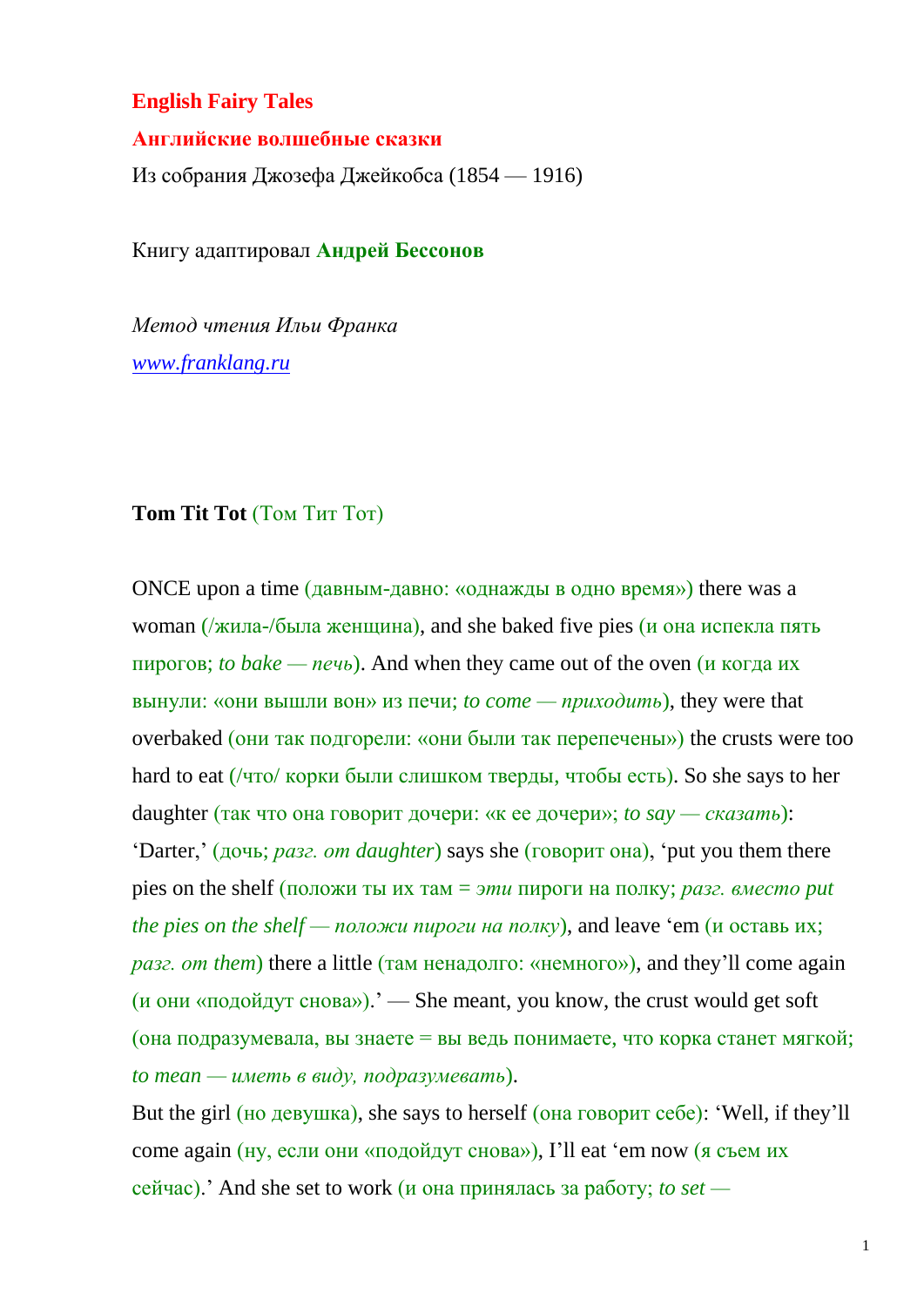*устанавливать, начинать …*) and ate 'em all (и съела их все; *to eat*), first and last (до единого: «первый и последний»).

daughter [`do:tə], mean [mi:n], meant [ment]

ONCE upon a time there was a woman, and she baked five pies. And when they came out of the oven, they were that overbaked the crusts were too hard to eat. So she says to her daughter:

'Darter,' says she, 'put you them there pies on the shelf, and leave 'em there a little, and they'll come again.' — She meant, you know, the crust would get soft. But the girl, she says to herself: 'Well, if they'll come again, I'll eat 'em now.' And she set to work and ate 'em all, first and last.

Well (ну), come supper-time (когда пришло время ужина; *архаич. разг. вместо when supper-time came*) the woman said (женщина сказала): 'Go you (иди: «иди ты»; *разг. вместо go*), and get (и принеси; *to get — получить, раздобыть*) one o' them there pies (один из этих пирогов: «один из них там пирогов»; *разг. вместо one of the pies*). I dare say they've come again now (я полагаю: «смею сказать» /что/ они уже подошли: «подошли снова теперь»; *I daresay полагаю, думаю, мне кажется; осмелюсь сказать; they've come — сокр. форма от they have come*).'

The girl went (девушка пошла) and she looked (*и* она посмотрела), and there was nothing but the dishes ( $\mu$  там не было ничего, кроме тарелок). So back she came (так что назад она пришла = вернулась; *разг. обратный порядок слов вместо she came back*) and says she (и говорит): 'Noo (нет; *разг. от no*), they ain't come again (они не подошли снова; *ain't — разг. от haven't = have not*).' 'Not one of 'em (ни один из них)?' says the mother (говорит = *спрашивает* мать).

'Not one of' 'em,' says she.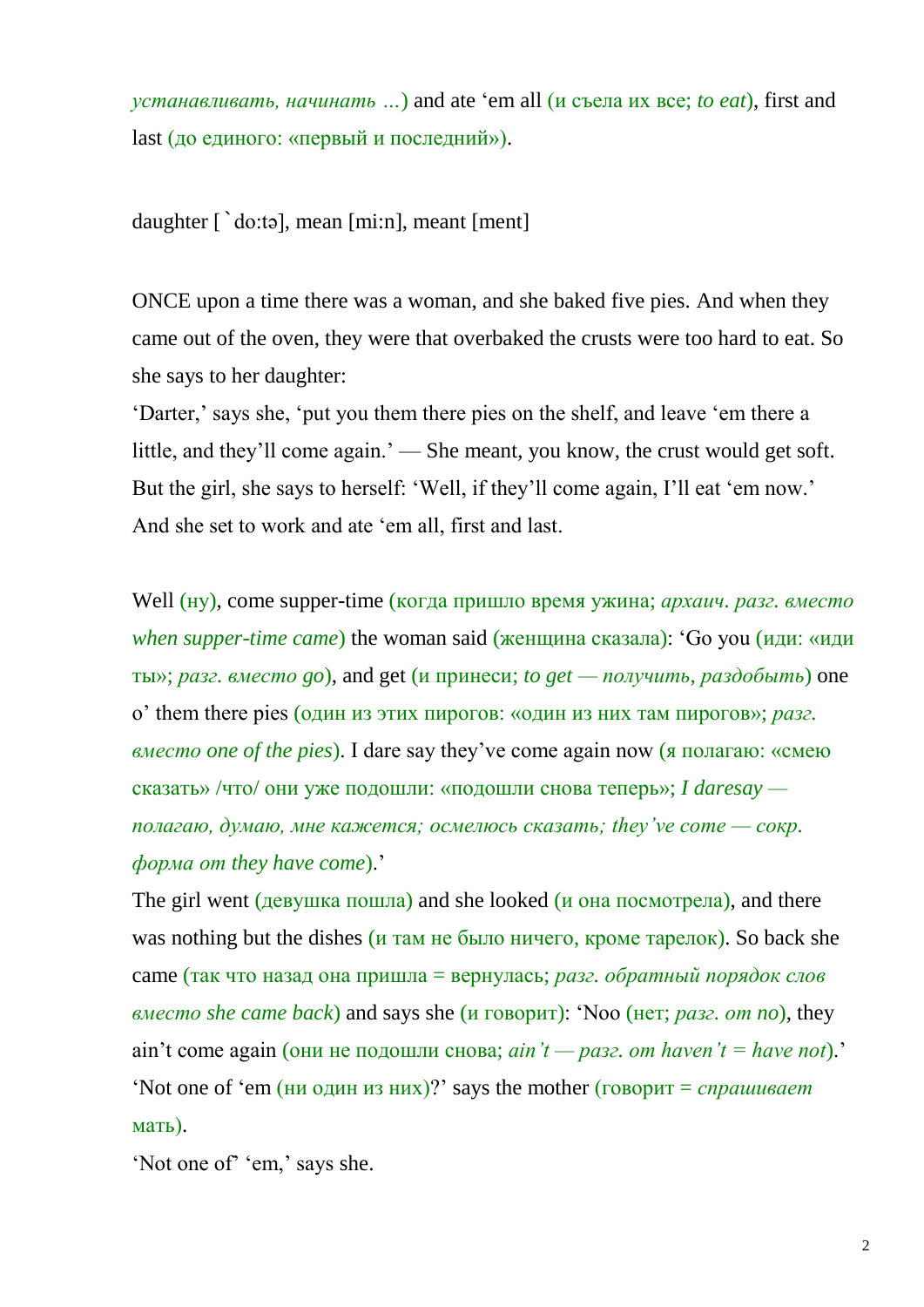'Well, come again, or not come again (ну, подошли или не подошли),' said the woman (сказала женщина), 'I'll have one for supper (я съем один на ужин; *to*   $have$  — иметь; получать).'

'But you can't, if they ain't come (но ты не можешь, если они не подошли;  $can't = cannot)$ , said the girl (сказала девушка).

'But I can (но я могу = нет, могу),' says she. 'Go you, and bring the best of 'em (иди и принеси лучший из них).'

'Best or worst (лучший или худший),' says the girl, 'I've ate 'em all (я съела их; все *разг. вместо I've eaten*), and you can't have one till that's come again (и ты не можешь съесть один *= ни одного*, пока он снова /не/ подошел; *that's come = that has come*).'

supper  $\lceil \text{`s} \text{apə} \rceil$ , dare  $\lceil \text{deə} \rceil$ , worst  $\lceil \text{wə:st} \rceil$ 

Well, come supper-time the woman said: 'Go you, and get one o' them there pies. I dare say they've come again now.'

The girl went and she looked, and there was nothing but the dishes. So back she came and says she: 'Noo, they ain't come again.'

'Not one of 'em?' says the mother.

'Not one of 'em,' says she.

'Well, come again, or not come again,' said the woman, 'I'll have one for supper.' 'But you can't, if they ain't come,' said the girl.

'But I can,' says she. 'Go you, and bring the best of 'em.'

'Best or worst,' says the girl, 'I've ate 'em all, and you can't have one till that's come again.'

Well, the woman she was done (ну, женщина, она была обижена: «сделана»), and she took her spinning to the door to spin (и она взяла свою пряжу к двери, чтобы прясть; *to take — брать*), and as she span she sang (и пока она пряла, она пела; *to sing — петь*):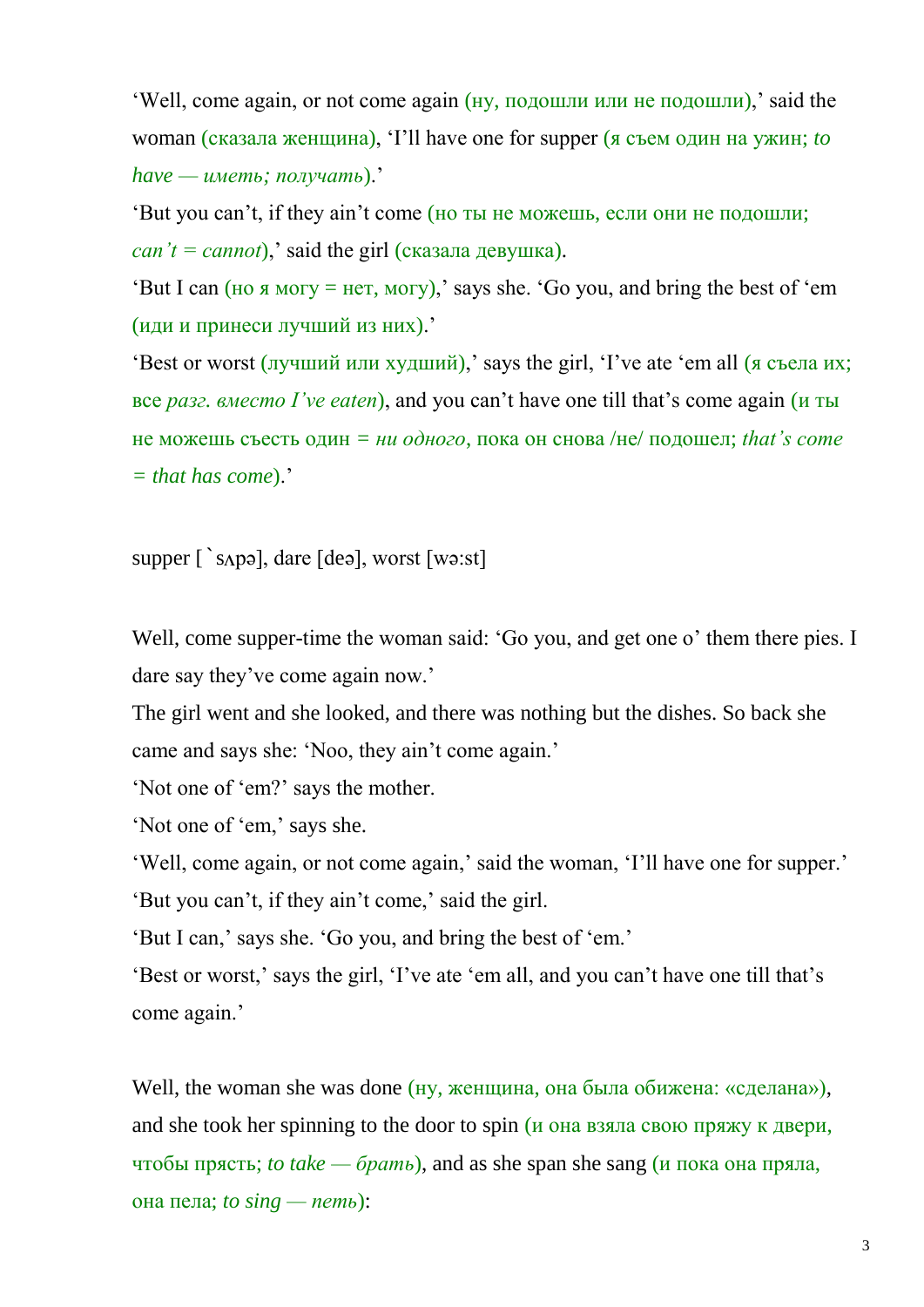'My darter ha' ate five, five pies today.

My darter ha' ate five, five pies today.' (моя дочь съела пять, пять пирогов сегодня)

The king was coming (король шел: «был приходящим/подходящим») down the street (по улице: «вниз по улице»), and he heard her sing (и он услышал как она поет: «он услышал ее петь»; *to hear — слышать*), but what she sang he couldn't hear (но что она пела, он не мог расслышать), so he stopped and said (так что он остановился и сказал):

'What was that you were singing (чтó было, что ты пела: «была поющей»), my good woman (моя добрая/хорошая женщина)?'

The woman was ashamed to let him hear (женщина постыдилась: «была пристыжена» позволить ему услышать; *shame — стыд*) what her daughter had been doing (что ее дочь /раньше/ сделала), so she sang (так что она пропела), instead of that (вместо того):

'My darter ha' spun five, five skeins today.

My darter ha' spun five, five skeins today.' (моя дочь смотала пять, пять мотков пряжи сегодня)

'Stars o' mine (звезды мои */восклицание; разг. вместо of mine/*)!' said the king, 'I never heard tell of anyone (я никогда не слышал, чтобы

говорили/рассказывали о ком-нибудь) that could do that (который мог сделать это).' Then he said (затем он сказал): 'Look you here (слушай: «посмотри ты сюда» */в совр. речи употребляется без you/*), I want a wife (мне нужна жена: «я хочу жену»), and I'll marry your daughter (и я женюсь на твоей дочери). But look you here,' says he, 'eleven months out of the year (одиннадцать месяцев из года) she shall have (у нее будет: «она будет иметь») all she likes to eat (все  $\pi$  /что/ она любит есть), and all the gowns she likes to get (и все платья /которые/ она любит получать = которые ей понравятся), and all the company she likes to keep (и всех, с кем она любит водить дружбу: «всю компанию /которую/ она любит держать/хранить»); but the last month of the year (но в последний месяц  $\overline{r}$ ода) she'll have to spin (ей придется мотать) five skeins every day (пять мотков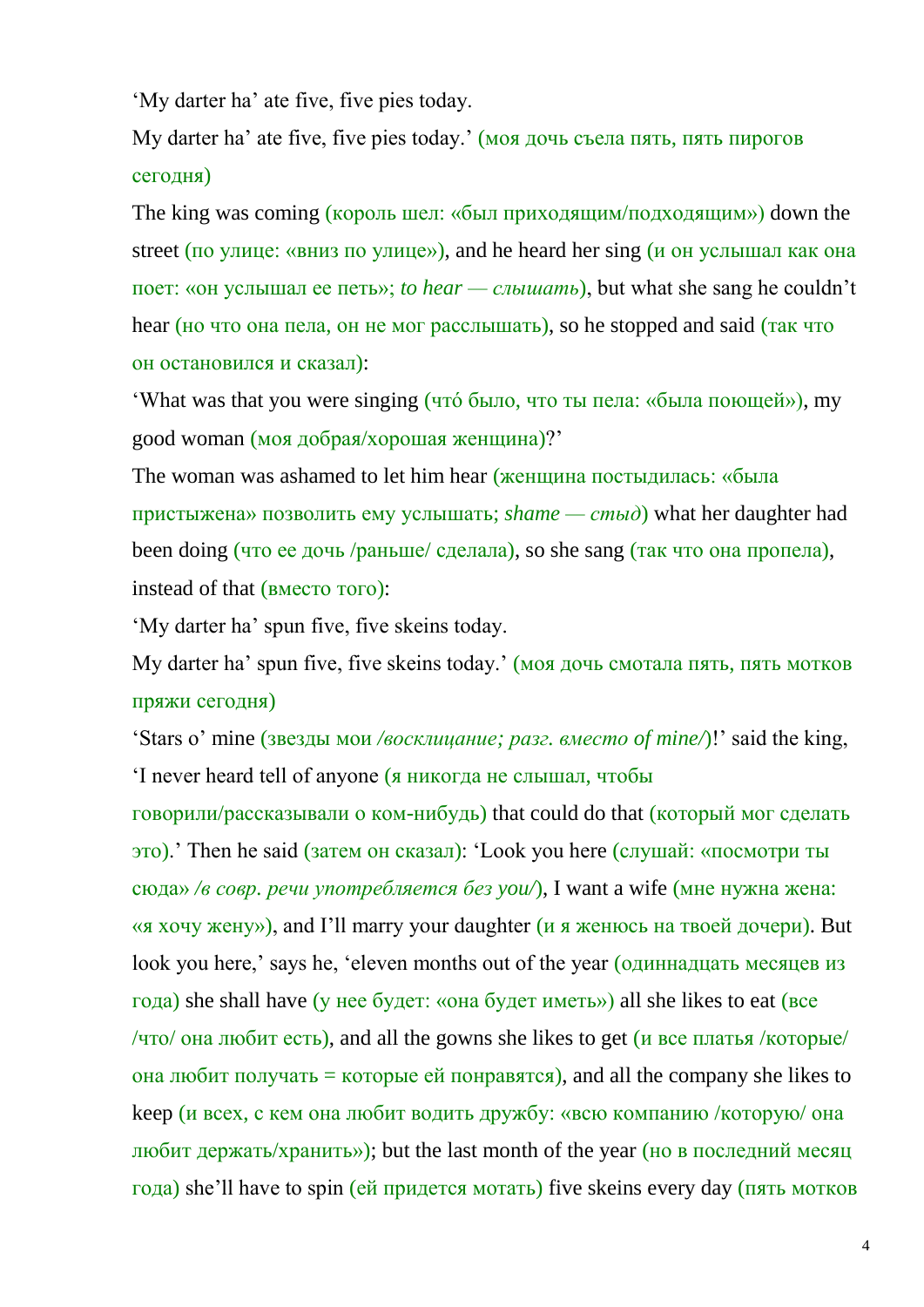пряжи каждый день), and if she don't (и если она не сделает /этого/; */don't разг. от doesn't/*) I shall kill her (я убью ее).'

said [sed], ashamed [ə ` [eɪmd], company [ ` kʌmpənɪ] skein [skeɪn]

Well, the woman she was done, and she took her spinning to the door to spin, and as she span she sang:

'My darter ha' ate five, five pies today.

My darter ha' ate five, five pies today.'

The king was coming down the street, and he heard her sing, but what she sang he couldn't hear, so he stopped and said:

'What was that you were singing, my good woman?'

The woman was ashamed to let him hear what her daughter had been doing, so she sang, instead of that:

'My darter ha' spun five, five skeins today.

My darter ha' spun five, five skeins today.'

'Stars o' mine!' said the king, 'I never heard tell of anyone that could do that.' Then he said: 'Look you here, I want a wife, and I'll marry your daughter. But look you here,' says he, 'eleven months out of the year she shall have all she likes to eat, and all the gowns she likes to get, and all the company she likes to keep; but the last month of the year she'll have to spin five skeins every day, and if she don't I shall kill her.'

'All right (хорошо: «все верно»),' says the woman; for she thought (ибо она думала; *to think — думать*) what a grand marriage that was (какой великолепный брак это был бы). And as for the five skeins (а что до пяти мотков пряжи), when the time came (когда время придет), there'd be plenty of ways (будет множество способов: «обилие путей») of getting out of it (выкрутиться: «вылезти из этого»), and likeliest (и, вероятнее всего), he'd have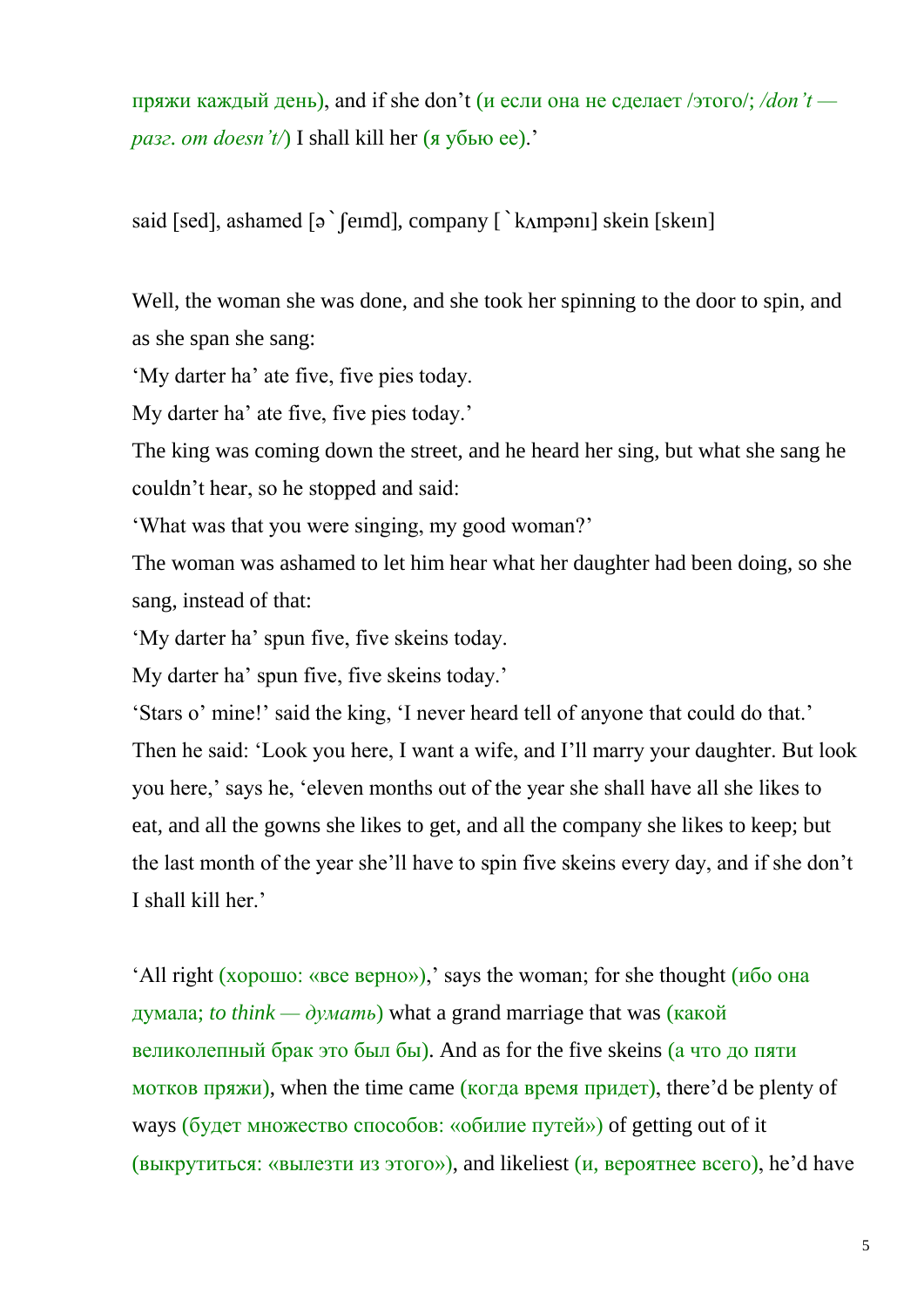forgotten all about it (он /к тому времени/ забудет все об этом; *to forget забывать*).

Well, so they were married (ну, так они поженились: «были обвенчаны»). And for eleven months (и в течение одиннадцати месяцев) the girl had all she liked to eat (у девушки было все, что она любила есть), and all the gowns she liked to get, and all the company she liked to keep  $(u / v)$  нее были/ все платья, которые она любила получать, и все те, с кем она любила общаться).

But when the time was getting over (но когда время было на исходе; *to get over — перейти; заканчивать*), she began to think about the skeins (она начала думать о мотках пряжи) and to wonder (и интересоваться/задаваться вопросом) if he had 'em in mind (помнил ли он о них: «если он имел их в мыслях/в сознании»). But not one word did he say about 'em (но ни одного слова он не говорил о них), and she thought he'd wholly forgotten 'em (и она подумала, что он полностью забыл их; */he had forgotten them/*).

marriage  $\lceil \cdot \text{mærdz} \rceil$ , wonder  $\lceil \cdot \text{wandə} \rceil$ , wholly  $\lceil \cdot \text{houl} \rceil$ 

'All right,' says the woman; for she thought what a grand marriage that was. And as for the five skeins, when the time came, there'd be plenty of ways of getting out of it, and likeliest, he'd have forgotten all about it.

Well, so they were married. And for eleven months the girl had all she liked to eat, and all the gowns she liked to get, and all the company she liked to keep. But when the time was getting over, she began to think about the skeins and to wonder if he had 'em in mind. But not one word did he say about 'em, and she thought he'd wholly forgotten 'em.

However, the last day of the last month (однако в последний день последнего месяца) he takes her to a room (он берет = *отводит* ее в комнату) she'd never set eyes on before (/которой/ она никогда раньше не замечала: «она никогда не уставила/направила глаза на /которую/ прежде»). There was nothing in it (в ней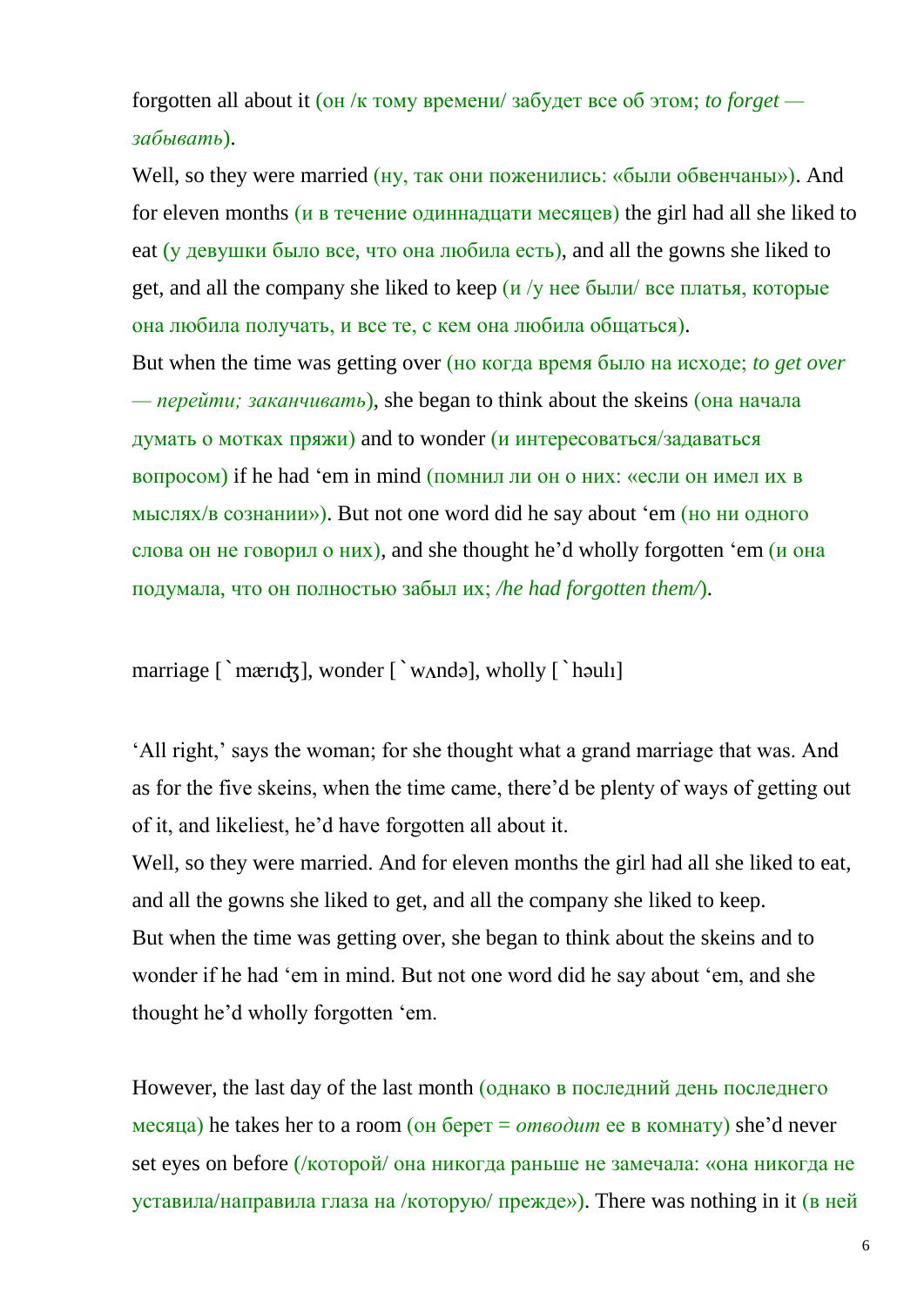ничего не было: «там было ничто в ней») but a spinning-wheel and a stool (кроме прялки и табуретки). And says he (и говорит он */обратный порядок слов вместо: and he says/*): 'Now (ну: «сейчас»), my dear (моя дорогая), here you'll be shut in tomorrow (здесь ты будешь заперта внутри завтра) with some victuals (с небольшим количеством: «несколько» провизии) and some flax ( $\overline{u}$ небольшим количеством кудели), and if you haven't spun five skeins by the night (и если ты не смотаешь пять мотков пряжи к /наступлению/ ночи), your head'll go off (твоя голова слетит: «уйдет прочь»).'

And away he went  $(\mu$  прочь он ушел) about his business (по своим делам). Well, she was that frightened (ну, она была так напугана; *to frighten — пугать*), she'd always been such a gatless girl (она всегда была такой неловкой девушкой), that she didn't so much as know how to spin (что она даже не умела мотать пряжу: «что она не знала /даже/ так много, как мотать пряжу»), and what was she to do tomorrow (и что было ей делать завтра) with no one to come nigh her (ни с кем, кто бы подошел близко к ней = при том, что никто к ней не придет) to help her (чтобы помочь ей)? She sat down on a stool in the kitchen (она села на табурет на кухне), and law! how she did cry (и о! как она плакала; *law = lawks — Боже!, Бог мой!*)!

however [hau`evə], victuals  $\lceil$ `vıkt fuəlz], business  $\lceil$ `bıznəs]

However, the last day of the last month he takes her to a room she'd never set eyes on before. There was nothing in it but a spinning-wheel and a stool. And says he: 'Now, my dear, here you'll be shut in tomorrow with some victuals and some flax, and if you haven't spun five skeins by the night, your head'll go off.' And away he went about his business.

Well, she was that frightened, she'd always been such a gatless girl, that she didn't so much as know how to spin, and what was she to do tomorrow with no one to come nigh her to help her? She sat down on a stool in the kitchen, and law! how she did cry!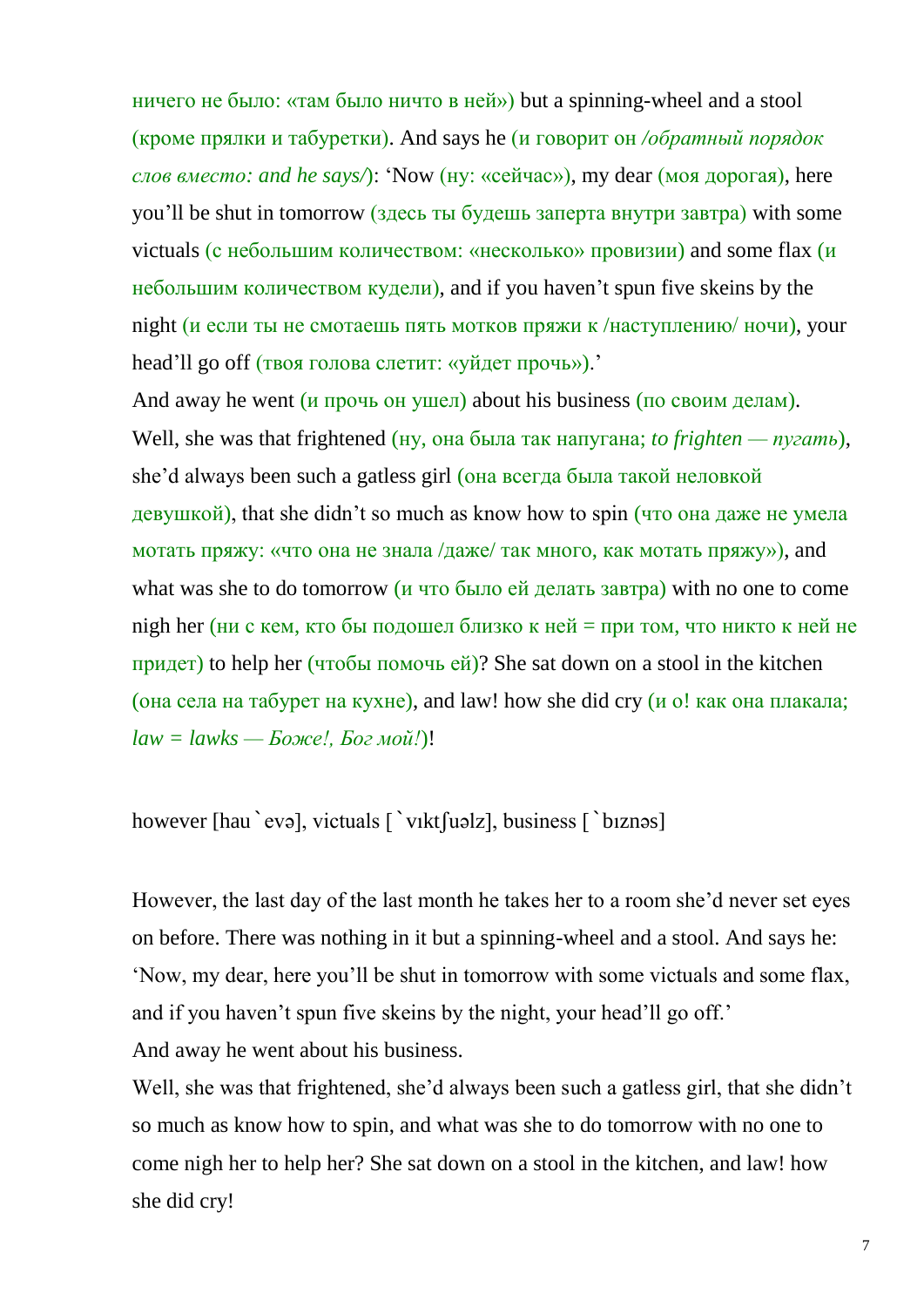However (однако), all of a sudden (внезапно) she heard a sort of a knocking (она услышала как бы стук: «некую разновидность стучания») low down on the door (внизу: «низко внизу» по двери). She upped and oped it (она встала и открыла ее; *to up — архаич. разг. вставать от up — вверх; to ope — архаич. разг. вместо to open — открывать*), and what should she see but (и не увидела ничего, кроме: «и что бы она увидела, кроме») a small little black thing (маленького-маленького черного существа) with a long tail (с длинным хвостом). That looked up at her right curious (оно посмотрело вверх на нее очень: «прямо» любопытно; *архаич. вместо curiously*), and that said (и оно сказало):

'What are you a-crying for (о чем ты плачешь)?'

'What's that to you (что это тебе = а тебе-то что)?' says she.

'Never you mind (неважно: «никогда = *вовсе* ты /не/ заботься»),' that said (сказало оно), 'but tell me what you're a-crying for (но скажи мне, о чем ты плачешь).'

'That won't do me no good if I do (это не сделает мне ничего хорошего, если я скажу: «сделаю»; *won't* = will *not*),' says she.

'You don't know that (ты не знаешь этого),' that said (оно сказало), and twirled that's tail round (и покрутило свой: «этого» хвост вокруг).

'Well,' says she, 'that won't do no harm (это не сделает вреда; *разг. двойное отрицание вместо that won't do any harm*), if that don't do no good (/даже/ если это не сделает: «делает» добра),' and she upped and told about the pies  $(u)$ она встала и рассказала о пирогах), and the skeins (и мотках пряжи), and everything (и обо всем).

'This is what I'll do (вот что я сделаю),' says the little black thing (говорит маленькое черное существо). 'I'll come to your window every morning (я буду приходить к твоему окну каждое утро) and take the flax and bring it spun at night (брать кудель и приносить ее смотанной ночью).'

'What's your pay (что есть твоя оплата = что ты за это хочешь)?' says she.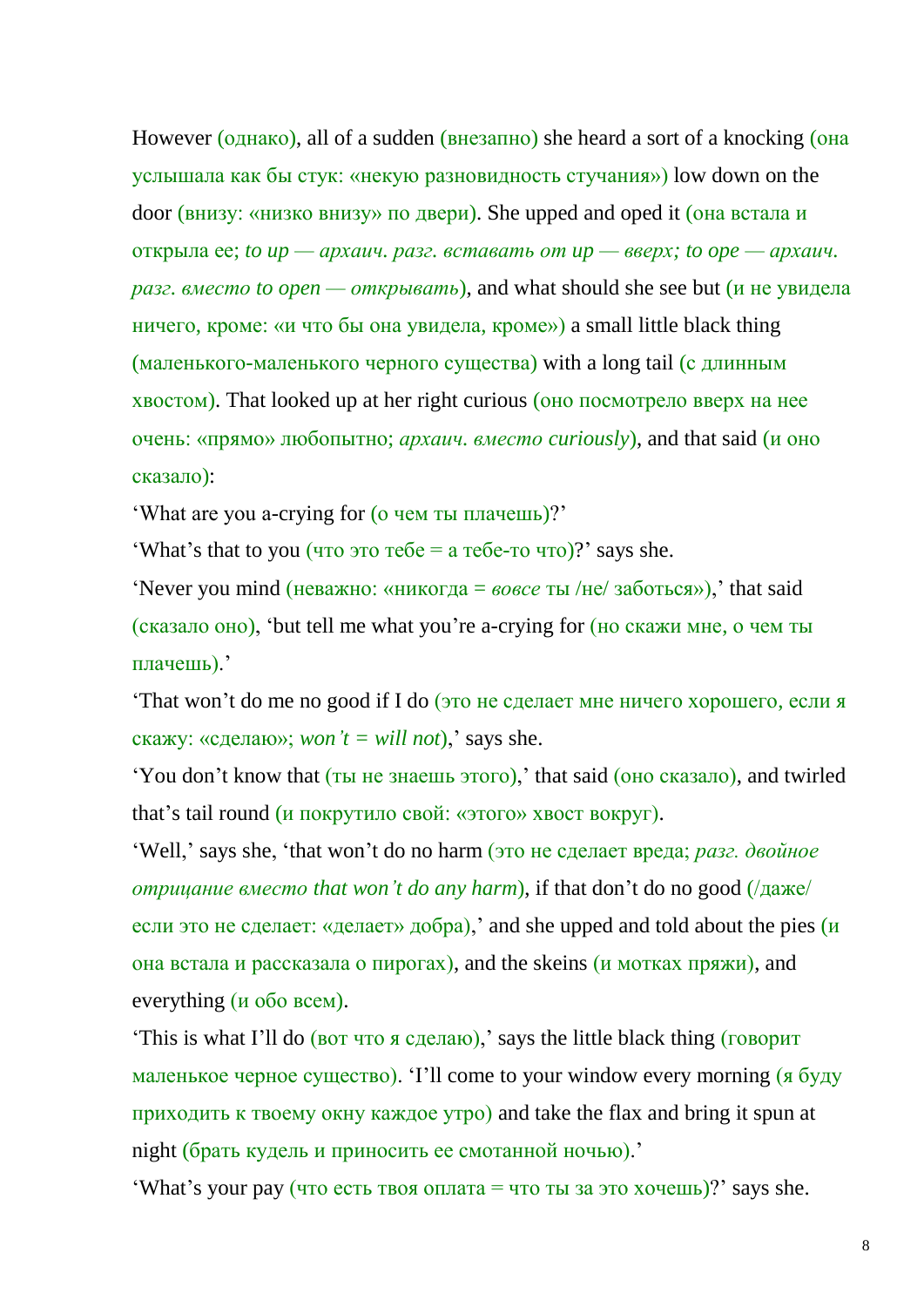That looked out of the corner of that's eyes (оно посмотрело искоса: «оно выглянуло из угла его глаз»), and that said (и сказало):

'I'll give you three guesses (я дам тебе три попытки: «три догадки») every night (каждую ночь) to guess my name (угадать мое имя), and if you haven't guessed it (и если ты не угадаешь его) before the month's up (раньше, чем месяц кончится; *to be up* — *истечь, кончиться*) you shall be mine (ты будешь моей).'

knocking [`nokıŋ], curious [`kjuərıəs], guess [ges]

However, all of a sudden she heard a sort of a knocking low down on the door. She upped and oped it, and what should she see but a small little black thing with a long tail. That looked up at her right curious, and that said:

'What are you a-crying for?'

'What's that to you?' says she.

'Never you mind,' that said, 'but tell me what you're a-crying for.'

'That won't do me no good if I do,' says she.

'You don't know that,' that said, and twirled that's tail round.

'Well,' says she, 'that won't do no harm, if that don't do no good,' and she upped and told about the pies, and the skeins, and everything.

'This is what I'll do,' says the little black thing. 'I'll come to your window every morning and take the flax and bring it spun at night.'

'What's your pay?' says she.

That looked out of the corner of that's eyes, and that said:

'I'll give you three guesses every night to guess my name, and if you haven't guessed it before the month's up you shall be mine.'

Well, she thought  $(Hy, -q)$  oha подумала), she'd be sure to guess that's name  $(2Tq)$ она непременно угадает имя этого /существа/) before the month was up (раньше, чем истечет месяц). 'All right,' says she (ладно, — говорит она), 'I agree (я соглашаюсь = согласна).'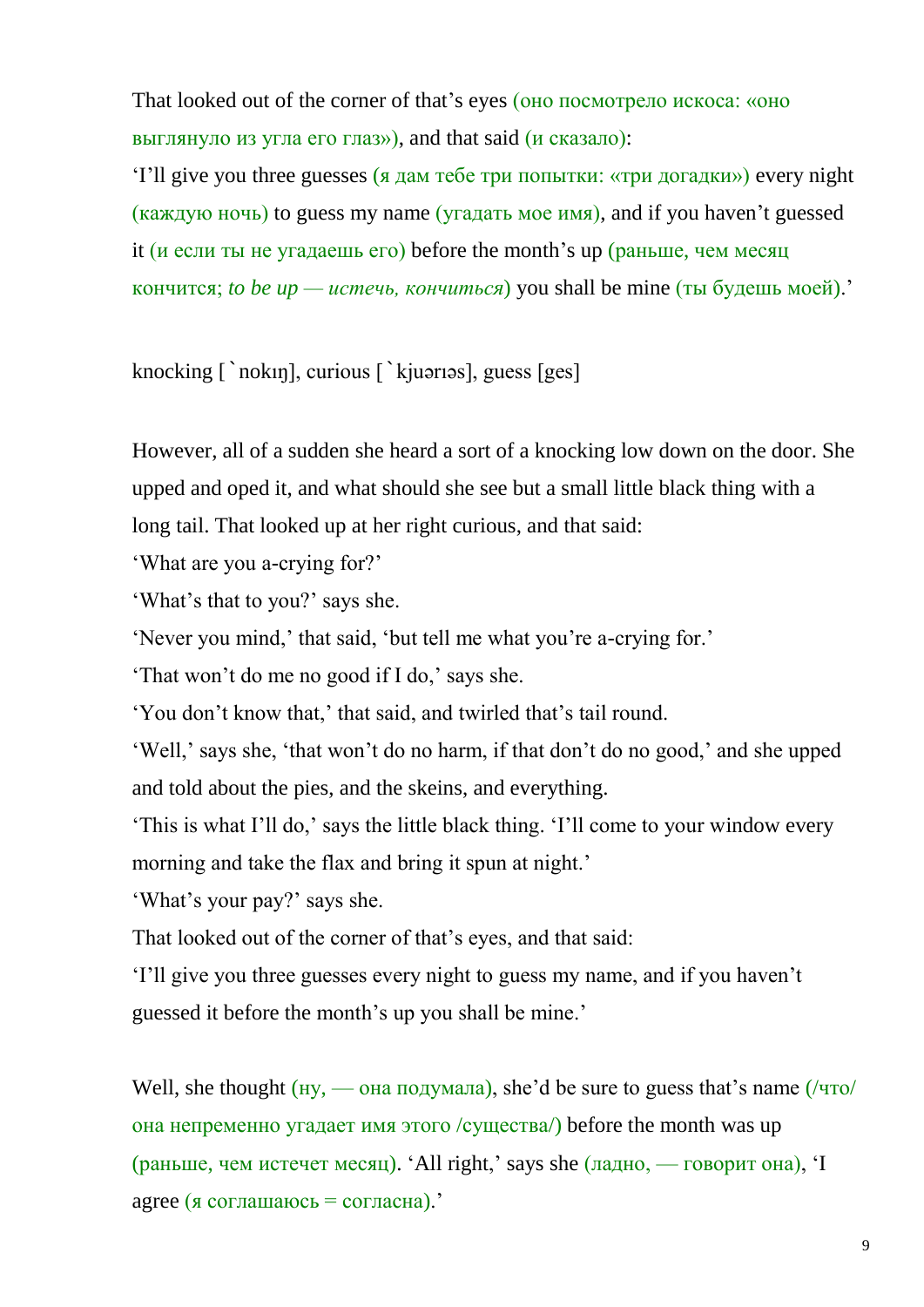'All right,' that says (ладно, — говорит оно), and law! how that twirled that's tail (и ой! как оно покрутило своим хвостом).

Well, the next day (ну, на следующий день), her husband took her into the room (ее муж взял = *отвел* ее в комнату), and there was the flax (*и* там была кудель) and the day's food (и еда на день).

'Now (ну: «теперь»), there's the flax (вот кудель),' says he, 'and if that ain't spun up this night (и если она не будет смотана к этой ночи; *ain't = isn't = is not*), off goes your head (прочь идет твоя голова).' And then he went out (и затем он вышел: «пошел наружу») and locked the door  $(\mu \text{ sample})$ .

He'd hardly gone (он едва ушел), when there was a knocking (когда раздался: «там был» стук) against the window (по окну).

She upped and she oped it ( $\alpha$ на встала и открыла его), and there sure enough ( $\mu$ там конечно: «конечно достаточно» *— разг.*) was the little old thing (было маленькое старое существо) sitting on the ledge (сидящее на выступе).

'Where's the flax (где кудель)?' says he.

'Here it be (здесь это есть: «быть» — *архаич*. = вот она),' says she. And she gave it to him (и она дала это ему; *to give — давать*).

Well, come the evening (ну, когда пришел вечер: «приходить вечер» *—*

*архаич.*) a knocking came again to the window (стук раздался снова по окну).

She upped and she oped it (она встала и открыла его), and there was the little old thing with five skeins of flax on his arm (и там было маленькое старое существо с пятью мотками пряжи на его руке).

'Here it be (вот она),' says he, and he gave it to her (и дал это ей).

'Now, what's my name (ну, каково: «что есть» мое имя)?' says he.

'What, is that Bill (что, это Билл = не Билл ли)?' says she.

'Noo (нет; *разг. архаич. вместо: no*), that ain't (это так: «не есть»; *ain't = is not*),' says he, and he twirled his tail (сказал он и покрутил своим хвостом). 'Is that Ned (может, Нед)?' says she.

'Noo, that ain't,' says he, and he twirled his tail. 'Well, is that Mark (ну, может, Марк)?' says she.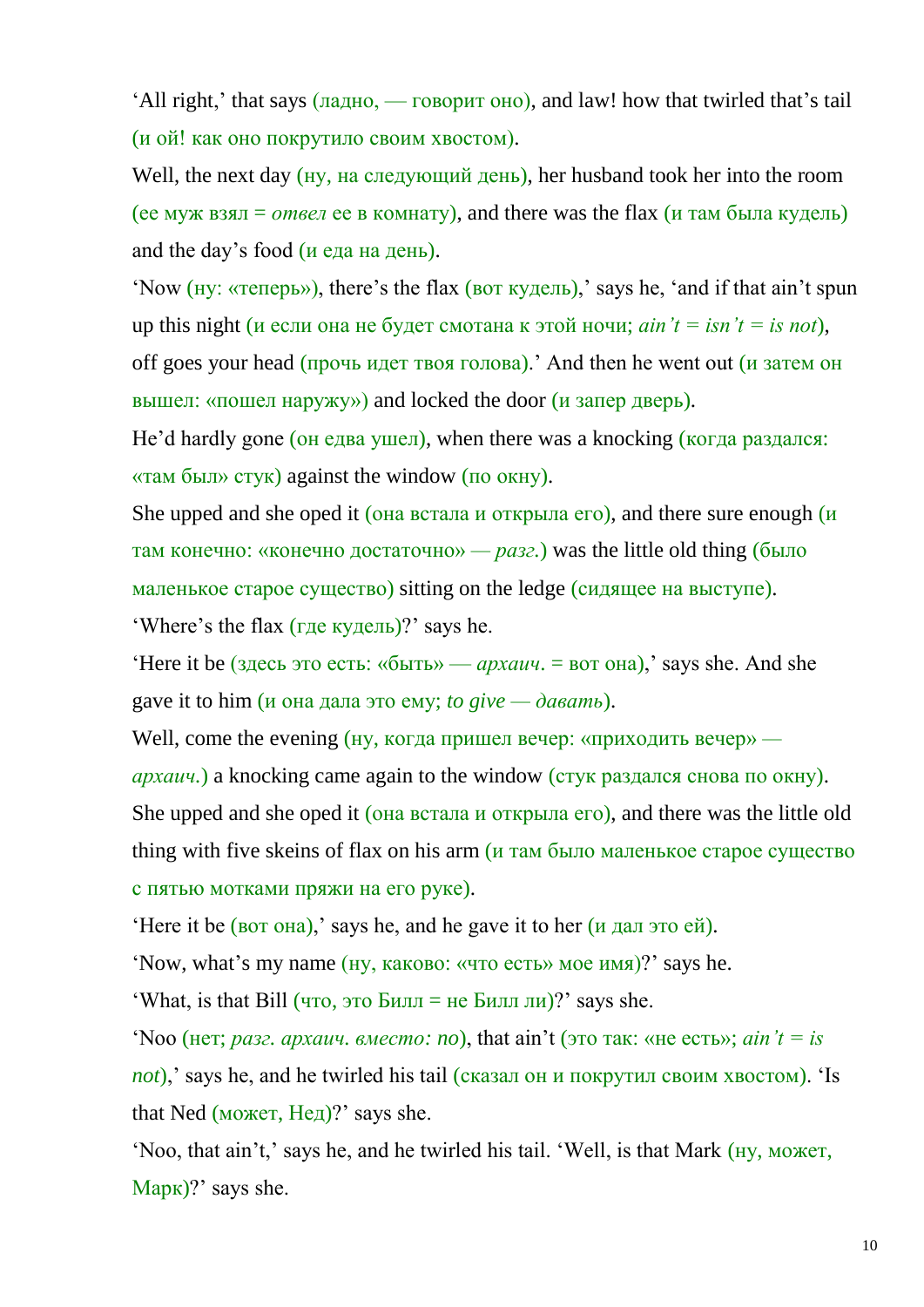'Noo, that ain't,' says he, and he twirled his tail harder (и он покрутил своим хвостом сильнее/энергичнее), and away he flew (и прочь он улетел; *to fly летать*).

husband  $\lceil \Delta x \rangle$  has a fluid fluid fluid fluid fluid fluid fluid fluid fluid fluid fluid fluid fluid fluid fluid fluid fluid fluid fluid fluid fluid fluid fluid fluid fluid fluid fluid fluid fluid fluid fluid fluid flui

Well, she thought, she'd be sure to guess that's name before the month was up.

'All right,' says she, 'I agree.'

'All right,' that says, and law! how that twirled that's tail.

Well, the next day, her husband took her into the room, and there was the flax and the day's food.

'Now, there's the flax,' says he, 'and if that ain't spun up this night, off goes your head.' And then he went out and locked the door.

He'd hardly gone, when there was a knocking against the window.

She upped and she oped it, and there sure enough was the little old thing sitting on the ledge.

'Where's the flax?' says he.

'Here it be,' says she. And she gave it to him.

Well, come the evening a knocking came again to the window. She upped and she oped it, and there was the little old thing with five skeins of flax on his arm.

'Here it be,' says he, and he gave it to her.

'Now, what's my name?' says he.

'What, is that Bill?' says she.

'Noo, that ain't,' says he, and he twirled his tail. 'Is that Ned?' says she.

'Noo, that ain't,' says he, and he twirled his tail. 'Well, is that Mark?' says she.

'Noo, that ain't,' says he, and he twirled his tail harder, and away he flew.

Well, when her husband came in (ну, когда ее муж вошел: «пришел внутрь»), there were the five skeins ready for him (там было пять мотков пряжи готово для него). 'I see I shan't have to kill you tonight, my dear (я вижу, мне не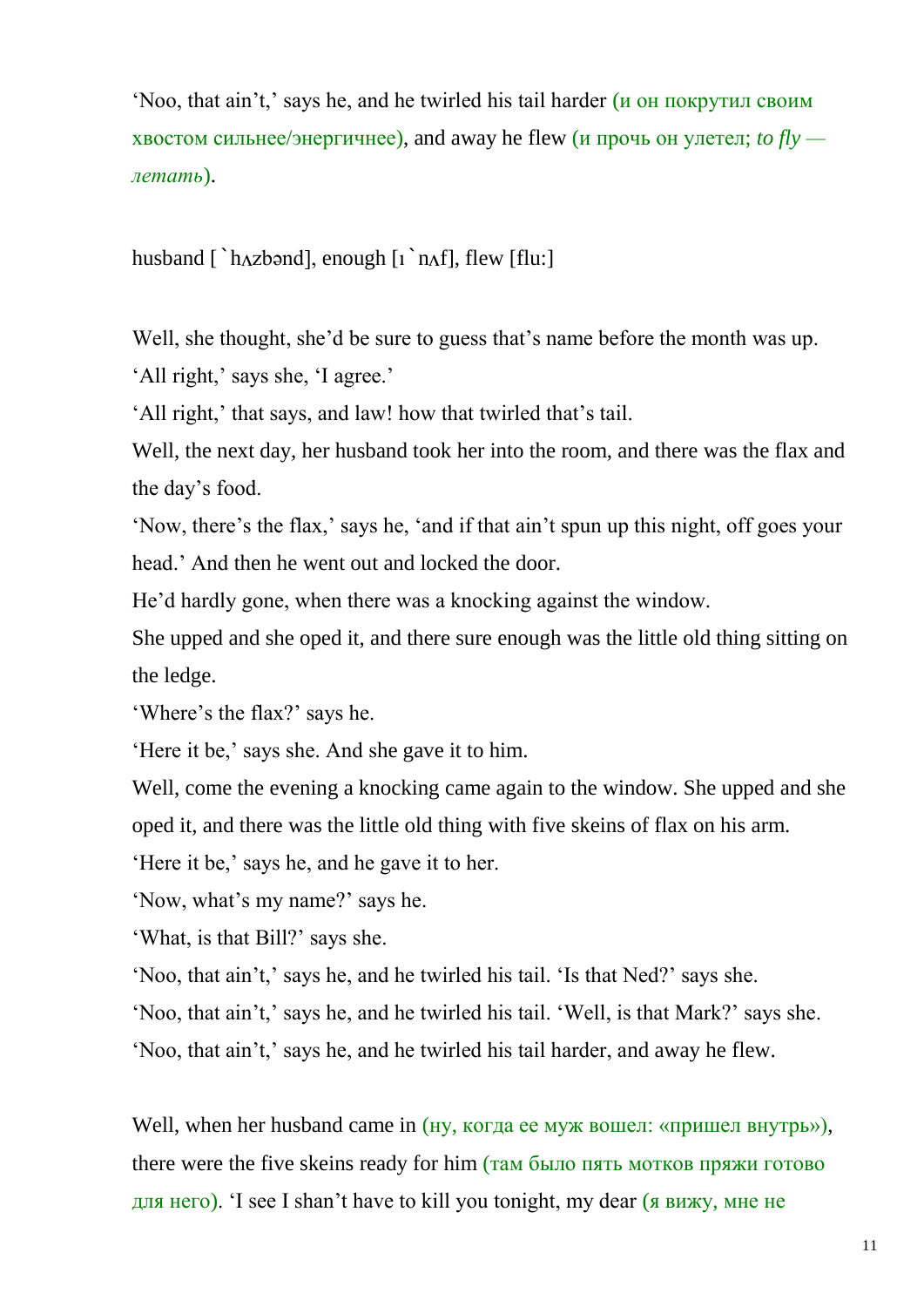придется убить тебя сегодня вечером; *shan't = shall not*),' says he; 'you'll have your food and your flax in the morning (ты получишь свою еду и свою кудель утром; *'ll* = *will*, *shall*),' says he, and away he goes (и уходит прочь). Well, every day the flax and the food were brought (каждый день кудель и еда были приносимы = приносились; *to bring — приносить*), and every day (и каждый день) that there little black thing (это: «это там» маленькое черное существо) used to come (регулярно приходило: «имело обыкновение  $\pi$ риходить») mornings and evenings (по утрам и вечерам). And all the day (и весь день) the girl sat (девушка сидела) trying to think of names (пытаясь вспомнить = *подобрать* имена; *to think of — вспоминать*) to say to it (чтобы сказать ему) when it came at night (когда оно придет ночью). But she never hit on the right one (но она так и не: «никогда/вовсе» попала: «ударила» на правильное /имя/). And as it got towards the end of the month  $\overline{u}$  c приближением конца месяца: «как оно подошло к концу месяца»; *to get получать; добираться; достигать*), the thing began to look so maliceful (это существо начало глядеть так злобно), and that twirled that's tail (и крутило своим хвостом) faster and faster (быстрее и быстрее; *fast — быстрый*) each time she gave a guess (каждый раз, как она предлагала: «давала» догадку = в очередной раз пыталась отгадать).

brought [bro:t], towards [tə`wo:dz], maliceful [`mælısful]

Well, when her husband came in, there were the five skeins ready for him. 'I see I shan't have to kill you tonight, my dear,' says he; 'you'll have your food and your flax in the morning,' says he, and away he goes.

Well, every day the flax and the food were brought, and every day that there little black thing used to come mornings and evenings. And all the day the girl sat trying to think of names to say to it when it came at night. But she never hit on the right one. And as it got towards the end of the month, the thing began to look so maliceful, and that twirled that's tail faster and faster each time she gave a guess.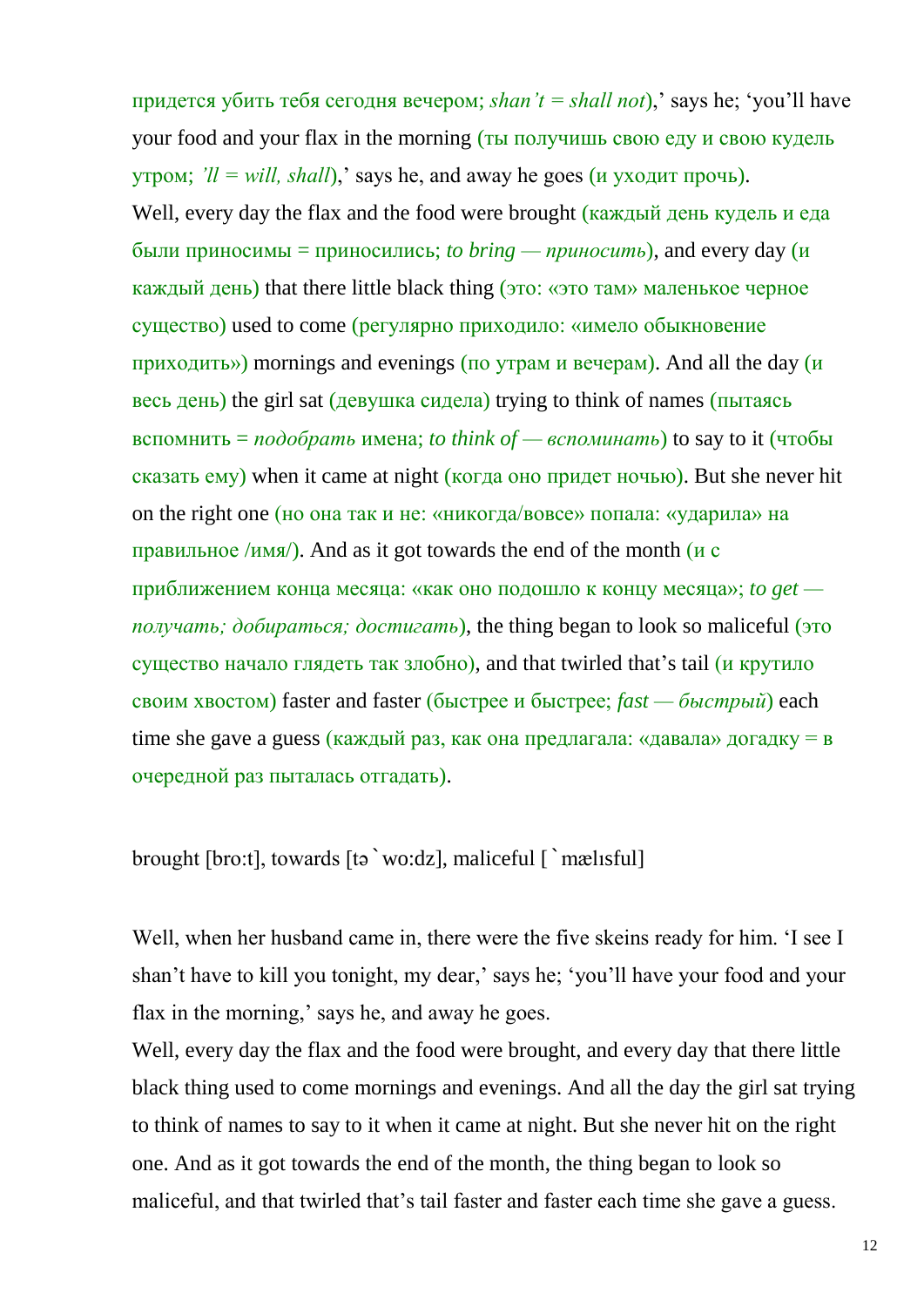At last it came to the last day but one (наконец это  $=$  *дело* дошло до

предпоследнего дня: «пришло к последнему дню кроме одного»). The thing came at night along with the five skeins (существо пришло ночью вместе с пятью мотками пряжи), and that said:

'What, ain't you got my name yet  $\left(\frac{\mu y}{\mu v}\right)$  что, ты не выяснила = *не отгадала* еще моего имени; *ain't = haven't = have not; to get — получать; достигать; понять, выяснить*)?'

'Is that Nicodemus (Никодим)?' says she.

'Noo, 't ain't, (нет, неверно: «это не есть /оно/»;  $t = that$ )' that says.

'Is that Sammle (Сэммл)?' says she.

'Noo, 't ain't,' that says.

'A-well, is that Methusalem (а, ну тогда, Мафусаил)?' says she.

'Noo, 't ain't that neither (нет, тоже неверно; *разг. двойное отрицание вместо: either*),' that says.

Then that looks at her (затем это /существо/ смотрит на нее) with that's eyes (своими глазами) like a coal of fire (как уголь из огня/костра), and that says: 'Woman, there's only tomorrow night (женщина, есть только завтра ночь  $=$  еще осталась завтрашняя ночь), and then you'll be mine (а потом: «тогда» ты будешь моей)!' And away it flew (и прочь оно улетело).

Nicodemus [nıkə`di:məs], neither [`naıðə] *или амер.* [`ni:ðə], Methusalem

 $[m\phi^{\dagger} \theta]$ ju:zələm]

At last it came to the last day but one. The thing came at night along with the five skeins, and that said:

'What, ain't you got my name yet?'

'Is that Nicodemus?' says she.

'Noo, 't ain't,' that says.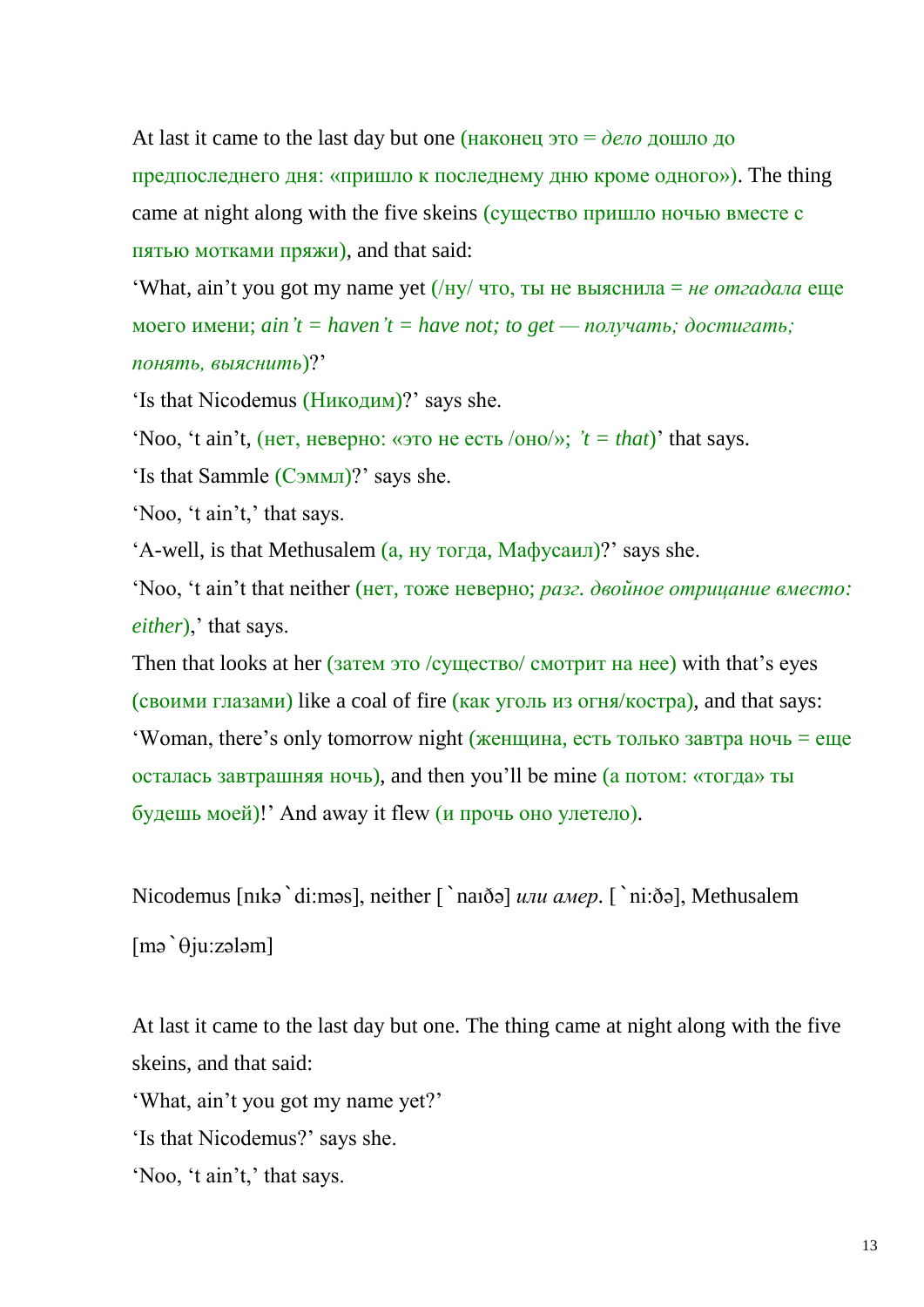'Is that Sammle?' says she.

'Noo, 't ain't,' that says.

'A-well, is that Methusalem?' says she.

'Noo, 't ain't that neither,' that says.

Then that looks at her with that's eyes like a coal of fire, and that says: 'Woman, there's only tomorrow night, and then you'll be mine!' And away it flew.

Well, she felt that horrid (она почувствовала /себя/ так ужасно; *to feel чувствовать*). However, she heard the king coming along the passage (однако она услышала короля, идущего вдоль коридора). In he came (внутрь он пришел = и вот он зашел), and when he sees the five skeins (и когда он видит пять мотков пряжи), he says (он говорит), says he (/вот что/ говорит): 'Well, my dear (моя дорогая),' says he. 'I don't see but what you'll have your skeins ready tomorrow night as well (я не вижу /ничего/, кроме /того/, что у тебя будут твои мотки пряжи готовы завтра ночью тоже), and as I reckon I shan't have to kill you (и так как я полагаю, /что/ мне не придется убивать тебя), I'll have supper (я поужинаю: «у меня будет ужин») in here tonight (внутри здесь *= здесь, в этой комнате* сегодня вечером).' So they brought supper, and another stool for him (так что принесли ужин и другой табурет для него), and down the two sat (и они оба уселись).

Well, he hadn't eaten but a mouthful or so (он не съел /ничего/, кроме одного глотка приблизительно: «или так»), when he stops and begins to laugh (когда = *и вдруг* он останавливается = *перестает есть* и начинает смеяться).

horrid  $\int$  horid], laugh [la:f], mouthful  $\int$  mau $\theta$ ful]

Well, she felt that horrid. However, she heard the king coming along the passage. In he came, and when he sees the five skeins, he says, says he: 'Well, my dear,' says he. 'I don't see but what you'll have your skeins ready tomorrow night as well, and as I reckon I shan't have to kill you, I'll have supper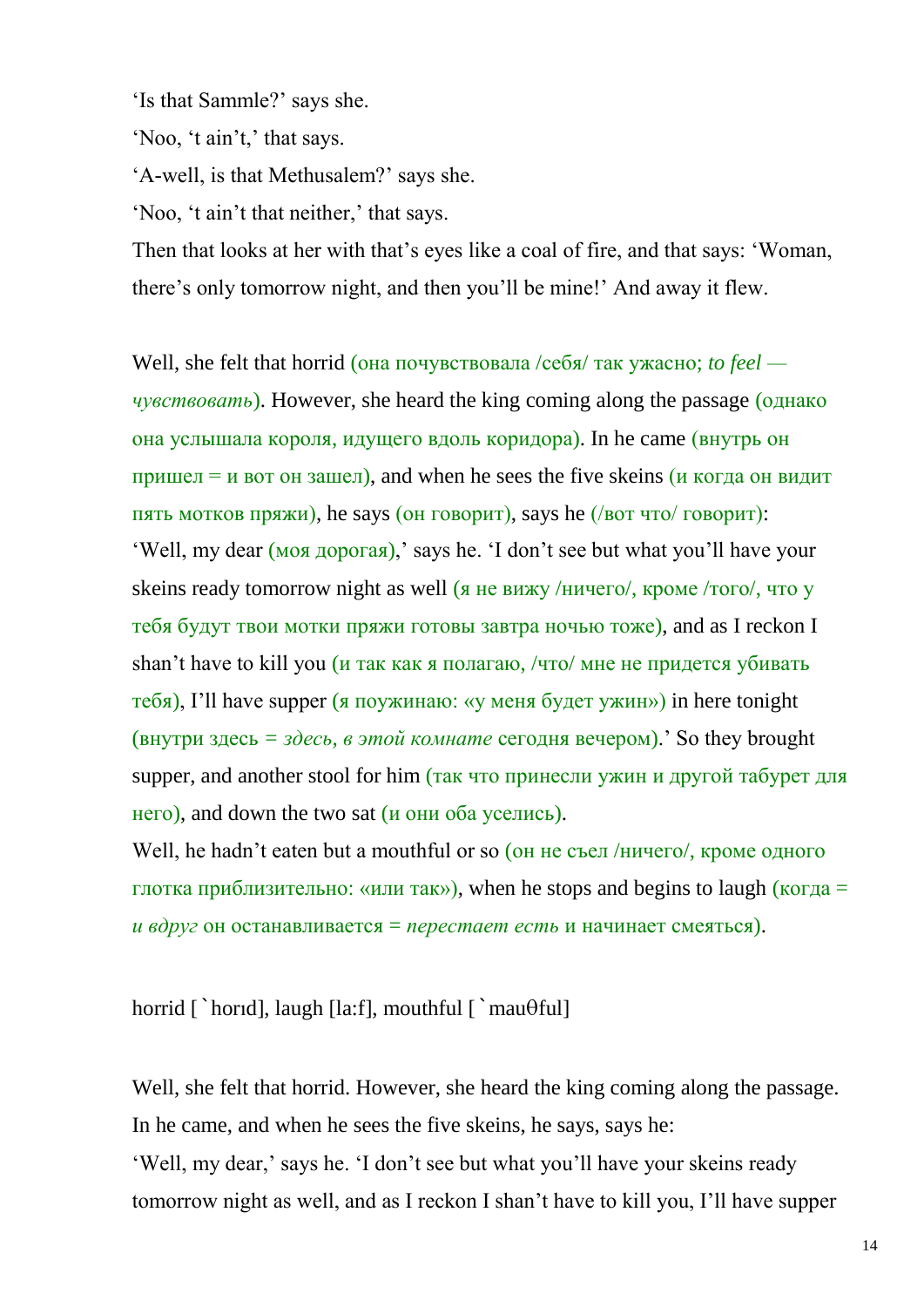in here tonight.' So they brought supper, and another stool for him, and down the two sate.

Well, he hadn't eaten but a mouthful or so, when he stops and begins to laugh.

'What is it (в чем дело: «что есть это»)?' says she.

'A-why (ну так),' says he, 'I was out a-hunting today (я ездил на охоту: «был снаружи, охотясь» сегодня; *a-hunting — архаич. разг. вместо: hunting*), and I got away (и я добрался прочь = забрался далеко) to a place in the wood (к месту  $\mathbf{B}$  лесу) I'd never seen before (/которое/ я никогда не видел раньше). And there was an old chalk-pit (и там была старая меловая копь). And I heard a kind of a sort of (и я услышал что-то вроде: «разновидность разновидности» *— обычно употребляются по отдельности, имеют одинаковое значение*) humming («бормотания/напевания под нос»). So I got off my hobby (так что я слез с моей лошадки), and I went right quiet to the pit (и пошел очень тихо к яме), and I looked down (и посмотрел вниз). Well, what should there be (что должно там быть) but (как не: «кроме») the funniest (самого забавного; *funny*) little black thing (маленького черного существа) you ever set eyes on (которое ты когдалибо видела: «/на/ которое ты когда-либо помещала *= направляла* глаза»). And what was that doing (*и* что оно делало), but that had a little spinning-wheel (как не держало: «имело» маленькую прялку), and that was spinning wonderful fast (и оно мотало чудесно быстро; *разг. вместо wonderfully — чудесно*), and twirling that's tail (и крутило своим хвостом). And as that span that sang (и пока оно мотало, оно пело):

'Nimmy nimmy not (нимми-нимми-нет = нимми-нимми-не угадаешь *— диал., сравните со словами игры в отгадывание: nimmy nimmy nack — угадай*) My name's Tom Tit Tot (мое имя есть Том Тит Тот).'

chalk  $[t[0:k]$ , quiet  $\lceil \cdot \text{kwan} \cdot t \rceil$ , wonderful  $\lceil \cdot \text{wand} \cdot t \rceil$ 

'What is it?' says she.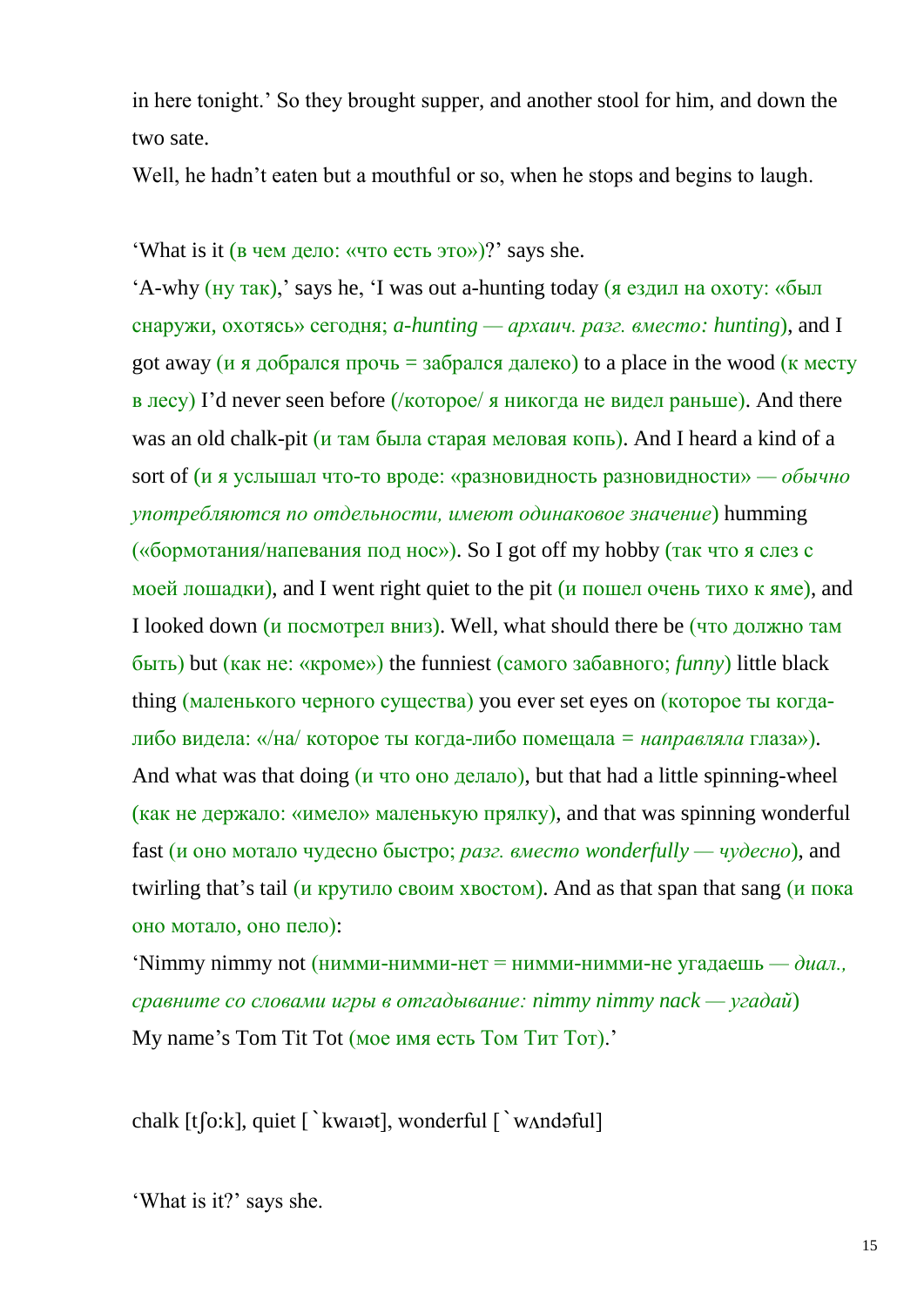'A-why,' says he, 'I was out a-hunting today, and I got away to a place in the wood I'd never seen before. And there was an old chalk-pit. And I heard a kind of a sort of humming. So I got off my hobby, and I went right quiet to the pit, and I looked down. Well, what should there be but the funniest little black thing you ever set eyes on. And what was that doing, but that had a little spinning-wheel, and that was spinning wonderful fast, and twirling that's tail. And as that span that sang: 'Nimmy nimmy not

My name's Tom Tit Tot.'

Well, when the girl heard this (когда девушка услышала это), she felt as if she could have jumped out of her skin (она почувствовала /так/, как если она могла бы выпрыгнуть: «прыгнуть наружу» из своей кожи) for joy (от радости), but she didn't say a word (но она не сказала ни одного слова).

Next day (на следующий день) that there little thing (это маленькое существо) looked so maliceful (выглядело так злобно/коварно = имело такой коварный  $\mathbf{B}(\mathbf{H})$  when he came for the flax (когда оно пришло за куделью). And when the night came (а когда настала ночь) she heard that knocking (она услышала этот  $\overline{\text{cryk}}$ ) against the window panes (по оконному стеклу). She oped the window (она открыла окно), and that come right in (и оно: «это» сразу вошло: «пришло прямо внутрь»; *come — разг., вместо came*) on the ledge (на карниз). That was grinning from ear to ear (оно ухмылялось от уха до уха), and Oo! that's tail was twirling round so fast (этого = *его* хвост крутился вокруг так быстро).

Well, when the girl heard this, she felt as if she could have jumped out of her skin for joy, but she didn't say a word.

Next day that there little thing looked so maliceful when he came for the flax. And when the night came she heard that knocking against the window panes. She oped the window, and that come right in on the ledge. That was grinning from ear to ear, and Oo! that's tail was twirling round so fast.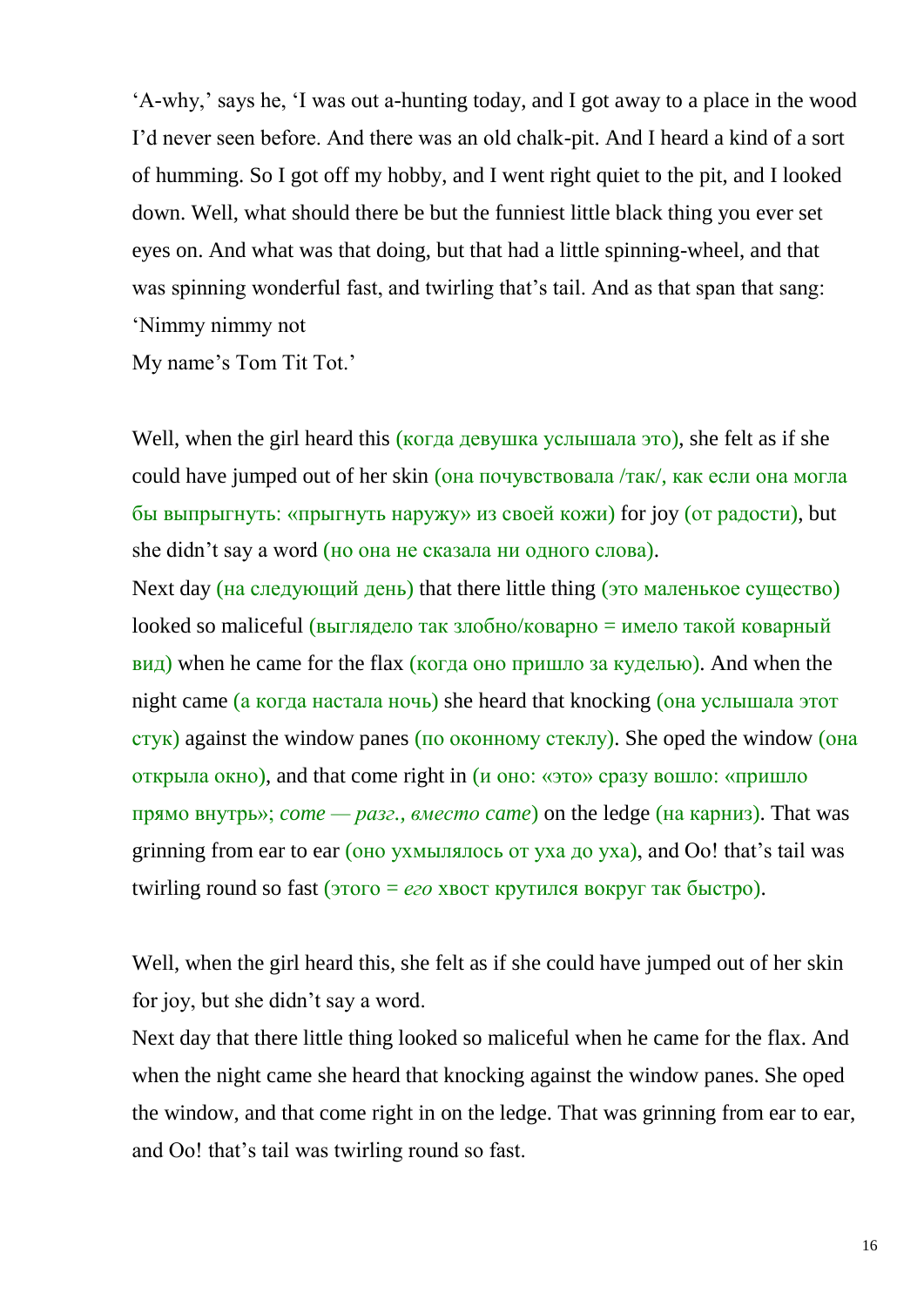'What's my name (каково мое имя)?' that says (это говорит), as that gave her the skeins (пока оно давало = *давая* ей мотки пряжи).

'Is that Solomon (Соломон)?' she says, pretending to be afeard (она говорит она, притворяясь испуганной; *afeard — архаич. вместо совр. afraid*).

'Noo, 'tain't (нет, это не есть = неверно),' that says, and that came further into the room (и вошло дальше в комнату).

'Well, is that Zebedee (ну, Зеведей)?' says she again (говорит она снова).

'Noo, 'tain't,' says the thing. And then that laughed (и затем оно рассмеялось) and twirled that's tail (и покрутило своим хвостом) till you couldn't hardly see it (до того, /что/ ты едва мог видеть его; *= could hardly*…).

'Take time, woman (не торопись: «возьми время», женщина),' that says; 'next guess (следующая догадка), and you're mine  $(u_{\text{th}} - \text{mod})$ . And that stretched out (и оно протянуло) that's black hands at her (свои черные руки к ней). Well, she backed (она отступила назад) a step or two (шаг или два), and she looked at it (и посмотрела на него), and then she laughed out (а затем рассмеялась), and says she, pointing her finger at it (и, говорит, указывая пальцем на него):

'Nimmy nimmy not (нимми-нимми-нет)

Your name's Tom Tit Tot (твое имя есть Том Тит Тот).'

Well, when that heard her (когда оно услышало ее), that gave an awful shriek  $(0)$ но испустило: «дало = издало» ужасный вопль) and away that flew into the dark (и улетело прочь в темноту), and she never saw it any more (и она никогда не видела его больше).

Zebedee  $\lceil$  zebidi:], awful  $\lceil$  o:ful], shriek  $\lceil$  fri:k]

'What's my name?' that says, as that gave her the skeins. 'Is that Solomon?' she says, pretending to be afeard. 'Noo, 'tain't,' that says, and that came further into the room. 'Well, is that Zebedee?' says she again.